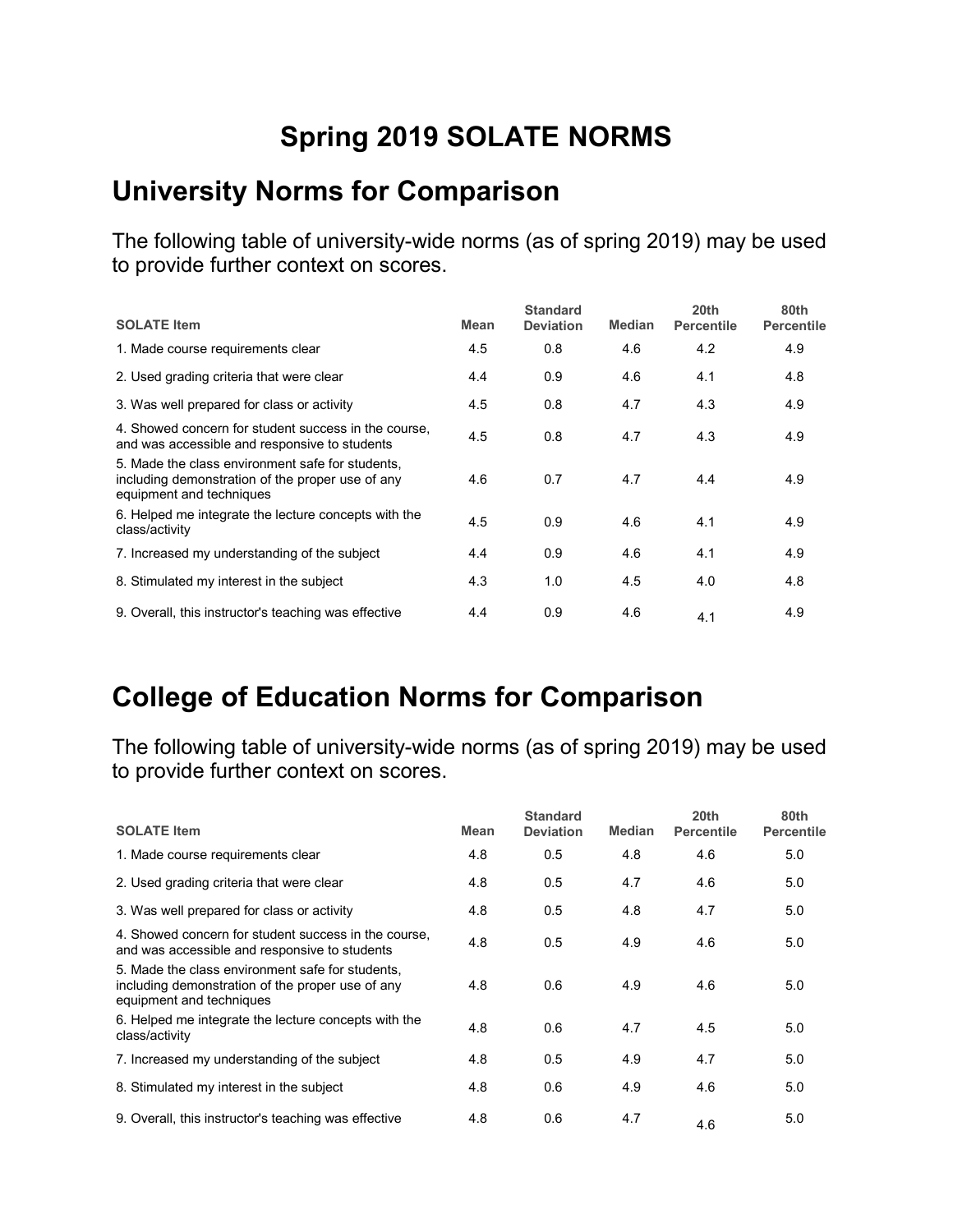### **College of Engineering Norms for Comparison**

The following table of university-wide norms (as of spring 2019) may be used to provide further context on scores.

| <b>SOLATE Item</b>                                                                                                               | Mean | <b>Standard</b><br><b>Deviation</b> | <b>Median</b> | 20 <sub>th</sub><br><b>Percentile</b> | 80th<br><b>Percentile</b> |
|----------------------------------------------------------------------------------------------------------------------------------|------|-------------------------------------|---------------|---------------------------------------|---------------------------|
| 1. Made course requirements clear                                                                                                | 4.4  | 0.9                                 | 4.5           | 4.1                                   | 4.7                       |
| 2. Used grading criteria that were clear                                                                                         | 4.3  | 0.9                                 | 4.4           | 4.0                                   | 4.7                       |
| 3. Was well prepared for class or activity                                                                                       | 4.4  | 0.9                                 | 4.5           | 4.1                                   | 4.8                       |
| 4. Showed concern for student success in the course,<br>and was accessible and responsive to students                            | 4.4  | 0.9                                 | 4.5           | 4.1                                   | 4.8                       |
| 5. Made the class environment safe for students,<br>including demonstration of the proper use of any<br>equipment and techniques | 4.5  | 0.8                                 | 4.6           | 4.2                                   | 4.8                       |
| 6. Helped me integrate the lecture concepts with the<br>class/activity                                                           | 4.3  | 1.0                                 | 4.4           | 3.9                                   | 4.7                       |
| 7. Increased my understanding of the subject                                                                                     | 4.3  | 0.9                                 | 4.4           | 4.0                                   | 4.7                       |
| 8. Stimulated my interest in the subject                                                                                         | 4.2  | 1.0                                 | 4.3           | 3.8                                   | 4.6                       |
| 9. Overall, this instructor's teaching was effective                                                                             | 4.3  | 1.0                                 | 4.3           | 3.9                                   | 4.7                       |

### **College of Health and Human Sciences Norms for Comparison**

| <b>SOLATE Item</b>                                                                                                               | <b>Mean</b> | <b>Standard</b><br><b>Deviation</b> | <b>Median</b> | 20th<br><b>Percentile</b> | 80th<br><b>Percentile</b> |
|----------------------------------------------------------------------------------------------------------------------------------|-------------|-------------------------------------|---------------|---------------------------|---------------------------|
| 1. Made course requirements clear                                                                                                | 4.6         | 0.7                                 | 4.7           | 4.4                       | 4.9                       |
| 2. Used grading criteria that were clear                                                                                         | 4.5         | 0.8                                 | 4.6           | 4.3                       | 4.9                       |
| 3. Was well prepared for class or activity                                                                                       | 4.7         | 0.7                                 | 4.8           | 4.5                       | 4.9                       |
| 4. Showed concern for student success in the course,<br>and was accessible and responsive to students                            | 4.6         | 0.8                                 | 4.7           | 4.4                       | 4.9                       |
| 5. Made the class environment safe for students,<br>including demonstration of the proper use of any<br>equipment and techniques | 4.7         | 0.6                                 | 4.8           | 4.5                       | 5.0                       |
| 6. Helped me integrate the lecture concepts with the<br>class/activity                                                           | 4.6         | 0.8                                 | 4.7           | 4.4                       | 4.9                       |
| 7. Increased my understanding of the subject                                                                                     | 4.6         | 0.7                                 | 4.7           | 4.4                       | 4.9                       |
| 8. Stimulated my interest in the subject                                                                                         | 4.6         | 0.8                                 | 4.6           | 4.3                       | 4.9                       |
| 9. Overall, this instructor's teaching was effective                                                                             | 4.6         | 0.8                                 | 4.7           | 4.4                       | 4.9                       |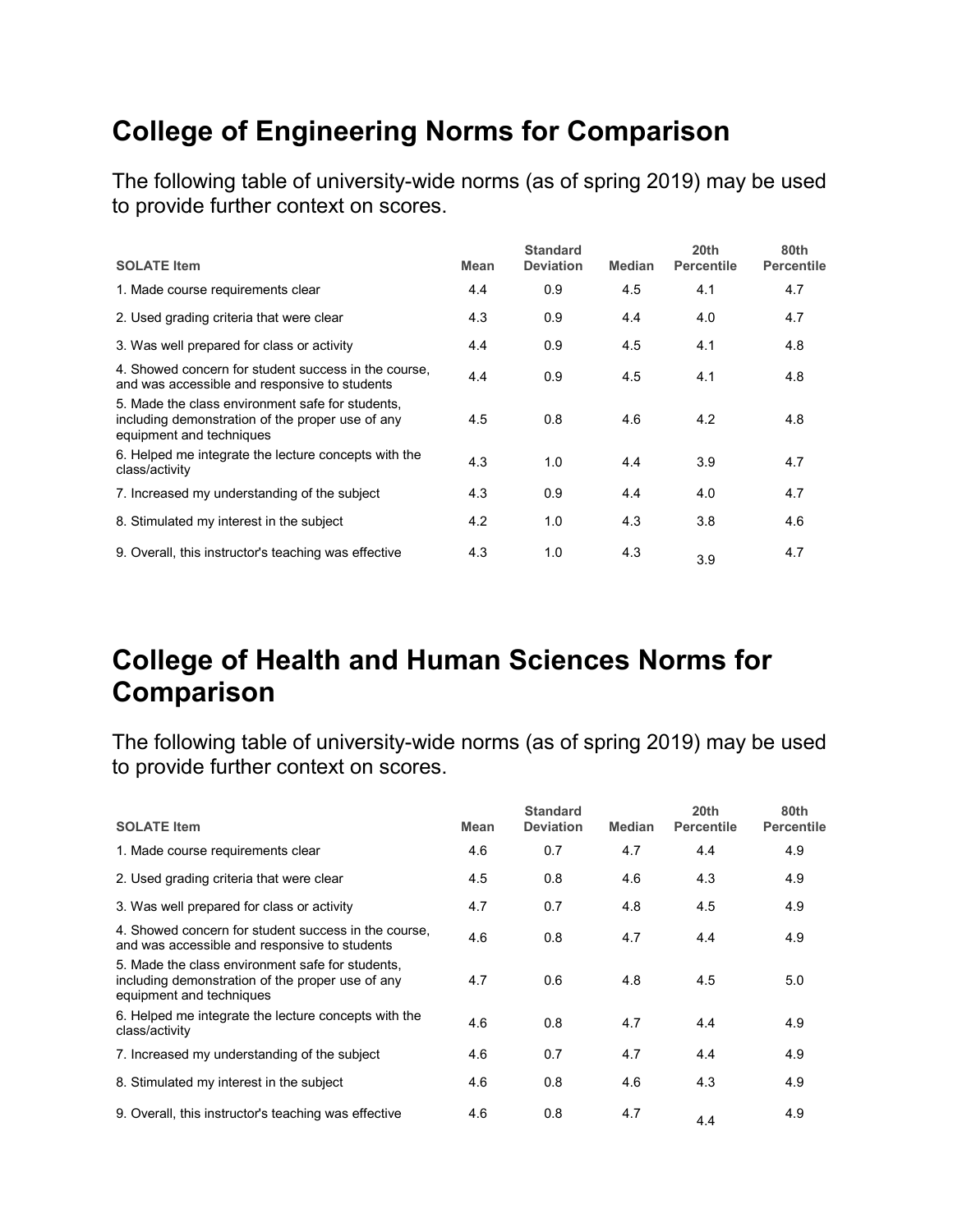### **College of Humanities and the Arts Norms for Comparison**

The following table of university-wide norms (as of spring 2019) may be used to provide further context on scores.

| <b>SOLATE Item</b>                                                                                                               | <b>Mean</b> | <b>Standard</b><br><b>Deviation</b> | <b>Median</b> | 20th<br><b>Percentile</b> | 80th<br><b>Percentile</b> |
|----------------------------------------------------------------------------------------------------------------------------------|-------------|-------------------------------------|---------------|---------------------------|---------------------------|
| 1. Made course requirements clear                                                                                                | 4.5         | 0.8                                 | 4.7           | 4.3                       | 5.0                       |
| 2. Used grading criteria that were clear                                                                                         | 4.4         | 0.9                                 | 4.6           | 4.0                       | 4.9                       |
| 3. Was well prepared for class or activity                                                                                       | 4.6         | 0.8                                 | 4.7           | 4.3                       | 4.9                       |
| 4. Showed concern for student success in the course,<br>and was accessible and responsive to students                            | 4.6         | 0.8                                 | 4.8           | 4.3                       | 5.0                       |
| 5. Made the class environment safe for students.<br>including demonstration of the proper use of any<br>equipment and techniques | 4.7         | 0.6                                 | 4.8           | 4.4                       | 5.0                       |
| 6. Helped me integrate the lecture concepts with the<br>class/activity                                                           | 4.5         | 0.8                                 | 4.7           | 4.2                       | 5.0                       |
| 7. Increased my understanding of the subject                                                                                     | 4.5         | 0.8                                 | 4.7           | 4.2                       | 5.0                       |
| 8. Stimulated my interest in the subject                                                                                         | 4.5         | 0.9                                 | 4.6           | 4.1                       | 4.9                       |
| 9. Overall, this instructor's teaching was effective                                                                             | 4.5         | 0.8                                 | 4.7           | 4.2                       | 4.9                       |

#### **College of Science Norms for Comparison**

| <b>SOLATE Item</b>                                                                                                               | Mean | <b>Standard</b><br><b>Deviation</b> | <b>Median</b> | 20th<br><b>Percentile</b> | 80th<br><b>Percentile</b> |
|----------------------------------------------------------------------------------------------------------------------------------|------|-------------------------------------|---------------|---------------------------|---------------------------|
| 1. Made course requirements clear                                                                                                | 4.5  | 0.8                                 | 4.6           | 4.2                       | 4.8                       |
| 2. Used grading criteria that were clear                                                                                         | 4.5  | 0.9                                 | 4.5           | 4.2                       | 4.8                       |
| 3. Was well prepared for class or activity                                                                                       | 4.5  | 0.8                                 | 4.6           | 4.2                       | 4.8                       |
| 4. Showed concern for student success in the course,<br>and was accessible and responsive to students                            | 4.5  | 0.9                                 | 4.6           | 4.2                       | 4.9                       |
| 5. Made the class environment safe for students,<br>including demonstration of the proper use of any<br>equipment and techniques | 4.6  | 0.7                                 | 4.7           | 4.4                       | 4.9                       |
| 6. Helped me integrate the lecture concepts with the<br>class/activity                                                           | 4.5  | 0.9                                 | 4.5           | 4.1                       | 4.8                       |
| 7. Increased my understanding of the subject                                                                                     | 4.4  | 0.9                                 | 4.5           | 4.1                       | 4.8                       |
| 8. Stimulated my interest in the subject                                                                                         | 4.2  | 1.0                                 | 4.3           | 3.8                       | 4.7                       |
| 9. Overall, this instructor's teaching was effective                                                                             | 4.4  | 0.9                                 | 4.5           | 4.1                       | 4.8                       |